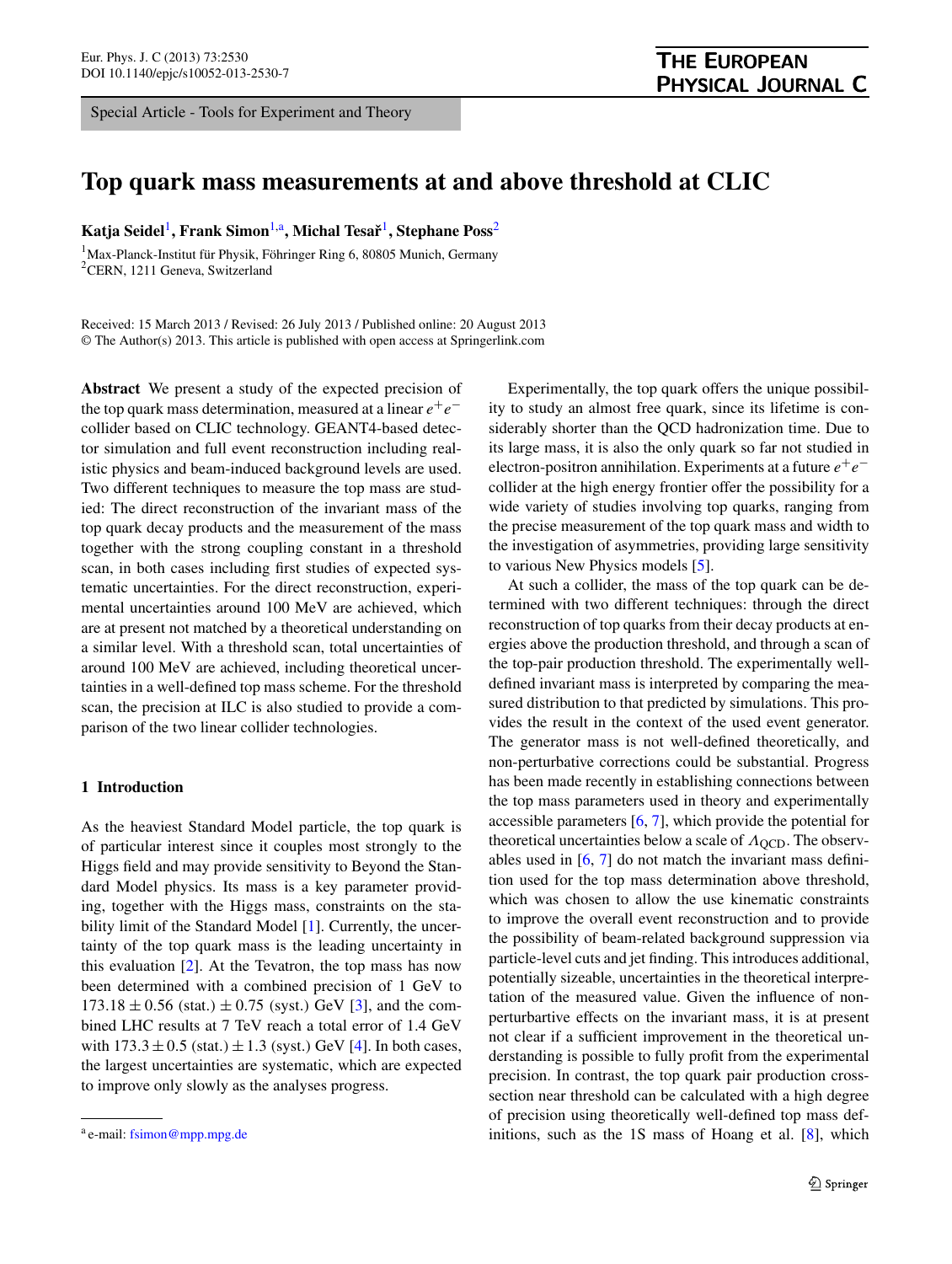then can be transformed into other commonly used mass schemes. A scan of the  $t\bar{t}$  threshold thus provides the possibility for a precise mass measurement with well-controlled theory uncertainties, likely making it the ultimate measurement of the top mass at a linear collider. The measurement of the top mass both at and above threshold with small experimental uncertainties will also provide constraints on the non-perturbative effects in the invariant mass interpretation, providing an important added value beyond the determination of the top quark mass itself.

In this paper, we study the capabilities of a linear  $e^+e^$ collider based on CLIC technology [\[9](#page-12-6)] for precise measurements of the top quark mass using both experimental approaches. The studies are performed using simulations based on GEANT4 [[10\]](#page-12-7) of signal and relevant background processes including machine-related backgrounds in a detailed detector model with realistic modeling of the detector response and with event reconstruction. In Sect. [2,](#page-1-0) the experimental conditions and the detector concepts at CLIC are outlined, followed by a summary of the event generation, simulation and reconstruction in Sect. [3](#page-1-1) and a description of the techniques used for the identification and reconstruction of top quark events in Sect. [4](#page-2-0). The results for the top mass obtained by direct reconstruction of the invariant mass at  $\sqrt{s}$  = [5](#page-5-0)00 GeV are given in Sect. 5 while the threshold scan at energies around 350 GeV is described in Sect. [6.](#page-7-0) The latter also includes a study of the impact of the CLIC luminosity spectrum on the threshold scan compared to that of the ILC, which has a somewhat more peaked spectrum, performed by repeating this analysis using the ILC spectrum.

#### <span id="page-1-0"></span>**2 Experimental conditions and detectors at CLIC**

The Compact Linear Collider CLIC is a collider concept based on normal conducting accelerating cavities and two-beam acceleration [[9\]](#page-12-6). It is designed to provide collision energies up to 3 TeV. The project is foreseen to be implemented in several stages [\[11](#page-12-8)] to provide optimal luminosity conditions at lower energies. Here, we consider a possible first stage of CLIC with a maximum design energy of 500 GeV, to be operated both at the  $t\bar{t}$  threshold around 350 GeV and at 500 GeV.

The experimental conditions at CLIC are mainly influenced by three factors: the luminosity spectrum, background from two-photon processes and the bunch crossing frequency of 2 GHz. The small beam spot size required to achieve a luminosity of  $2.3 \times 10^{34}$  cm<sup>-2</sup> s<sup>-1</sup> leads to substantial energy losses due to beamstrahlung, resulting in a luminosity spectrum with 61 % of the luminosity in the top 1 % of the energy at 500 GeV. When operated at 350 GeV, the luminosity is  $1.1 \times 10^{34}$  cm<sup>-2</sup> s<sup>-1</sup>, with 77 % of that in the top 1 %. Radiative effects, together with the high beam energy, result in substantial cross sections for two-photon processes. Of particular relevance are  $\gamma \gamma \rightarrow$  hadrons processes, which deposit additional energy in the full detector acceptance. At 500 GeV, such events have an average total energy of 13.3 GeV, 3.4 GeV of which is deposited in the calorimeter system. About 0.3 events on average are expected per bunch crossing. Together with the short bunch-to-bunch spacing of 0.5 ns, this leads to a pile-up of background from many bunch crossings over the 177 ns long bunch trains for typical detector integration times of the order of a few to several tens of nanoseconds. At an energy of 350 GeV, the rate of  $\gamma \gamma \rightarrow$  hadrons is reduced to 0.05 events per bunch crossing.

The detector concepts for CLIC [[12\]](#page-12-9) are based on the two ILC concepts ILD [\[13](#page-12-10)] and SiD [\[14](#page-12-11)], since the performance requirements for ILC and CLIC are similar. For the CLIC detectors, design modifications motivated by the higher energy of up to 3 TeV and by the more challenging experimental conditions such as a tighter bunch spacing of 0.5 ns and a higher rate of incoherent pairs are implemented. The detector concepts provide highly efficient tracking with excellent momentum resolution in a solenoidal field, precise secondary vertex reconstruction and highly segmented calorimeters optimized for jet reconstruction using particle flow algorithms. To provide the depth of the calorimeters necessary for multi-TeV operation, the barrel hadronic calorimeter uses tungsten absorbers. The inner radius of the vertex detectors is increased compared to the ILC to account for the larger beam crossing angle and the higher rate of incoherent  $e^+e^-$  pairs produced in the collision. While the calorimeters are expected not to change for the different energy stages of CLIC, the vertex detector used at 500 GeV and below can be closer to the interaction point than the one used at 3 TeV.

For the present analyses, the 500 GeV version of the CLIC\_ILD [[12\]](#page-12-9) detector is used. This detector concept uses a low-mass pixel vertex detector with an innermost radius of 25 mm, intermediate silicon strip tracking, a TPC as main tracker, a silicon-tungsten electromagnetic calorimeter and a hadron calorimeter system with scintillator tiles read out by silicon photomultipliers with tungsten absorbers in the barrel and steel absorbers in the endcap region. The full detector system is located within a 4 T solenoid, with additional muon tracking in the instrumented return yoke. A detailed model of the detector has been implemented in GEANT4, and the full reconstruction software including particle flow reconstruction has been used in the present analyses.

## <span id="page-1-1"></span>**3 Event generation, simulation and reconstruction**

The signal process studied here is top quark pair production,  $e^+e^-$  →  $t\bar{t}$ , which, at a 500 GeV CLIC collider, has a cross section of 530 fb. The top quark decays almost exclusively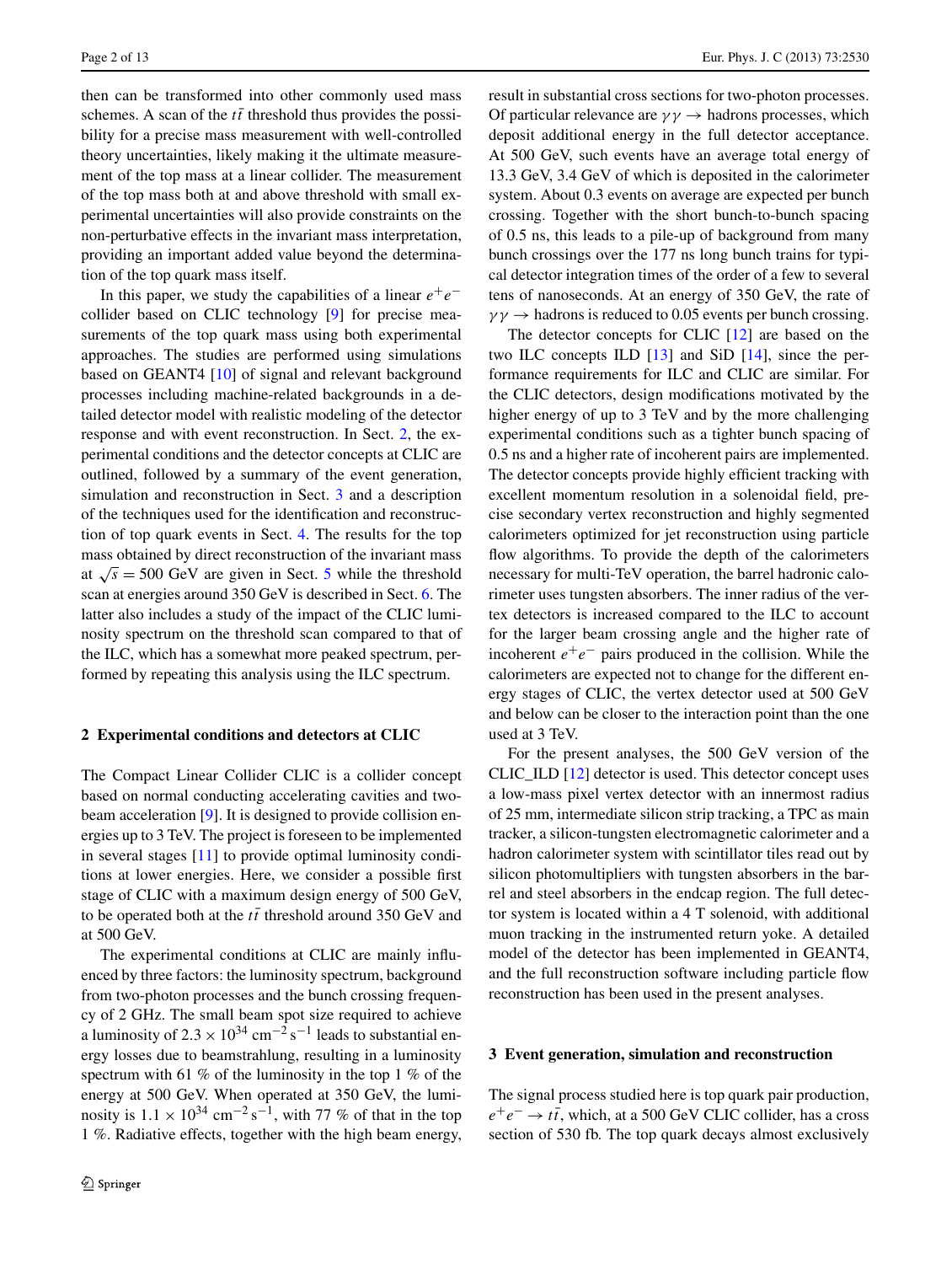<span id="page-2-1"></span>**Table 1** Signal and considered physics background processes, with their approximate cross section calculated for CLIC at 500 GeV and at 352 GeV

| Type                                          | Final<br>state | $\sigma$<br>$500$ GeV | $\sigma$<br>352 GeV |
|-----------------------------------------------|----------------|-----------------------|---------------------|
| Signal ( $m_{\text{top}} = 174 \text{ GeV}$ ) | $t\bar{t}$     | 530 fb                | $450$ fb            |
| Background                                    | W W            | $7.1$ pb              | $11.5$ pb           |
| Background                                    | ZZ.            | $410$ fb              | 865 fb              |
| Background                                    | $q\bar{q}$     | $2.6$ pb              | $25.2$ pb           |
| Background                                    | W W Z          | 40fb                  | 10f                 |

into a *W* boson and a *b*-quark. The signal events can thus be grouped into different classes, according to the decay of the *W* bosons. These are

- the *fully-hadronic* channel *e*+*e*<sup>−</sup> → *tt* ¯ → *qqbq* ¯ *q*¯*b*¯, with both *W*s decaying into quarks with a branching ratio of 46 %
- $-$  the *semi-leptonic* channel  $e^+e^-$  →  $t\bar{t}$  →  $q\bar{q}blvb$ , with one *W* decaying into quarks, the other into a lepton and a neutrino with a branching ratio of 15 % for each of the three lepton flavors
- $-$  the *fully-leptonic* channel  $e^+e^-$  →  $t\bar{t}$  → *lvblvb*, with both *W*s each decaying into a lepton and a neutrino, with a branching ratio of 9 %.

In the leptonic channels, the decay into a  $\tau$  and a neutrino is a special case, since the  $\tau$  decays almost instantly into either a lepton and two neutrinos or into one or more hadrons and a neutrino, giving rise to additional missing energy in the final state, and potential confusion with hadronic decay modes.

In the analyses discussed below, only fully-hadronic and semi-leptonic events, excluding *τ* final states, are selected, since these provide the best mass resolution and the clearest identification of top quark events. These correspond to 76 % of all top quark pair decays. However, to account for imperfect event classification, all possible decay modes of the  $t\bar{t}$  pair are generated according to their branching fractions and included in the signal sample. The top mass and width are fixed for the signal event sample generation to  $m_{\text{top}} = 174.0 \text{ GeV}$  and  $\Gamma_{\text{top}} = 1.37 \text{ GeV}$ .

In addition to the signal, background processes with similar event topologies have to be considered. These are four and six fermion final states from gauge boson production. Because of its high cross section, the two-fermion quark pair production, which can produce a signal-like topology in badly reconstructed events, is also considered. Table [1](#page-2-1) lists the studied processes, with cross sections at a CLIC machine operated at 500 GeV and 352 GeV. The background samples are generated for an integrated luminosity of  $100$  fb<sup>-1</sup>, with additional events produced for the signal process to provide high-statistics data sets for signal-only studies to determine the detector resolution function. In addition, the processes  $e^+e^- \rightarrow q\bar{q}e^+e^-$  and  $e^+e^- \rightarrow q\bar{q}e\nu$ , which are dominated by t-channel single boson production, are investigated. It is shown that the non-di-boson contributions are rejected completely in the analysis. Since the di-boson contributions are accounted for in the  $e^+e^- \rightarrow WW$  and  $e^+e^- \rightarrow ZZ$  modes, these additional final states are not considered separately.

In addition to the main production of signal and background processes, a signal sample with a different top quark mass and width ( $m_{top} = 175$  GeV,  $\Gamma_{top} = 1.5$  GeV) is generated to study possible systematic effects in the results depending on the input parameters used to derive the detector resolution function.

PYTHIA [[15\]](#page-12-12) is used to generate the signal process  $e^+e^-$ → *tt* as well as the two background processes  $e^+e^-$  → *WW* and  $e^+e^-$  → *ZZ*. PYTHIA correctly accounts for a non-zero width of explicitly defined intermediate and final states. The processes  $e^+e^- \rightarrow q\bar{q}$ ,  $e^+e^- \rightarrow q\bar{q}e^+e^-$  and  $e^+e^- \rightarrow q\bar{q}ev$  are generated using WHIZARD [\[16](#page-12-13)], which was used as the default event generator for the benchmark studies for the CLIC Conceptual Design Report. WHIZARD is also used for the background process  $e^+e^- \rightarrow WWZ$ . For simplicity, these events are generated with zero width for the bosons, which allows to specify the tri-boson final state explicitly prior to the decay into six fermions.

For all generated events, the luminosity spectrum of the 500 GeV CLIC machine is considered, and beam-induced background in the form of  $\gamma \gamma \rightarrow$  hadrons events is added. More information on the beam induced backgrounds can be found in [\[12](#page-12-9)]. The events are simulated with GEANT4 using the CLIC\_ILD detector model defined in Mokka [\[17](#page-12-14)]. 300 bunch crossings of  $\gamma \gamma \rightarrow$  hadrons events are overlaid with the signal event at the digitization stage. The tracking and particle flow event reconstruction [\[18](#page-12-15)] is then performed on the combined event comprising signal and beam-induced background. To reduce the impact of this background, timestamping in the detector subsystems is used to assign energy deposits to individual bunch crossings. Since the background particles are predominantly at low  $p<sub>T</sub>$  in the forward and backward regions of the detector, transverse momentum requirements dependent on the polar angle are used to further reduce the effect of the background. The applied cuts are documented in [\[12,](#page-12-9) [18\]](#page-12-15). The data analysis is then performed on reconstructed particles (Particle Flow Objects— PFOs) after the application of these cuts.

### <span id="page-2-0"></span>**4 Top quark reconstruction at CLIC**

The identification of top quark pair production events and the rejection of non- $t\bar{t}$  background proceeds in several steps. The analysis strategy outlined in the following is used both above and at threshold. The event selection criteria differ for the two mass measurement methods, since for the direct reconstruction of the mass the quality of the selected events is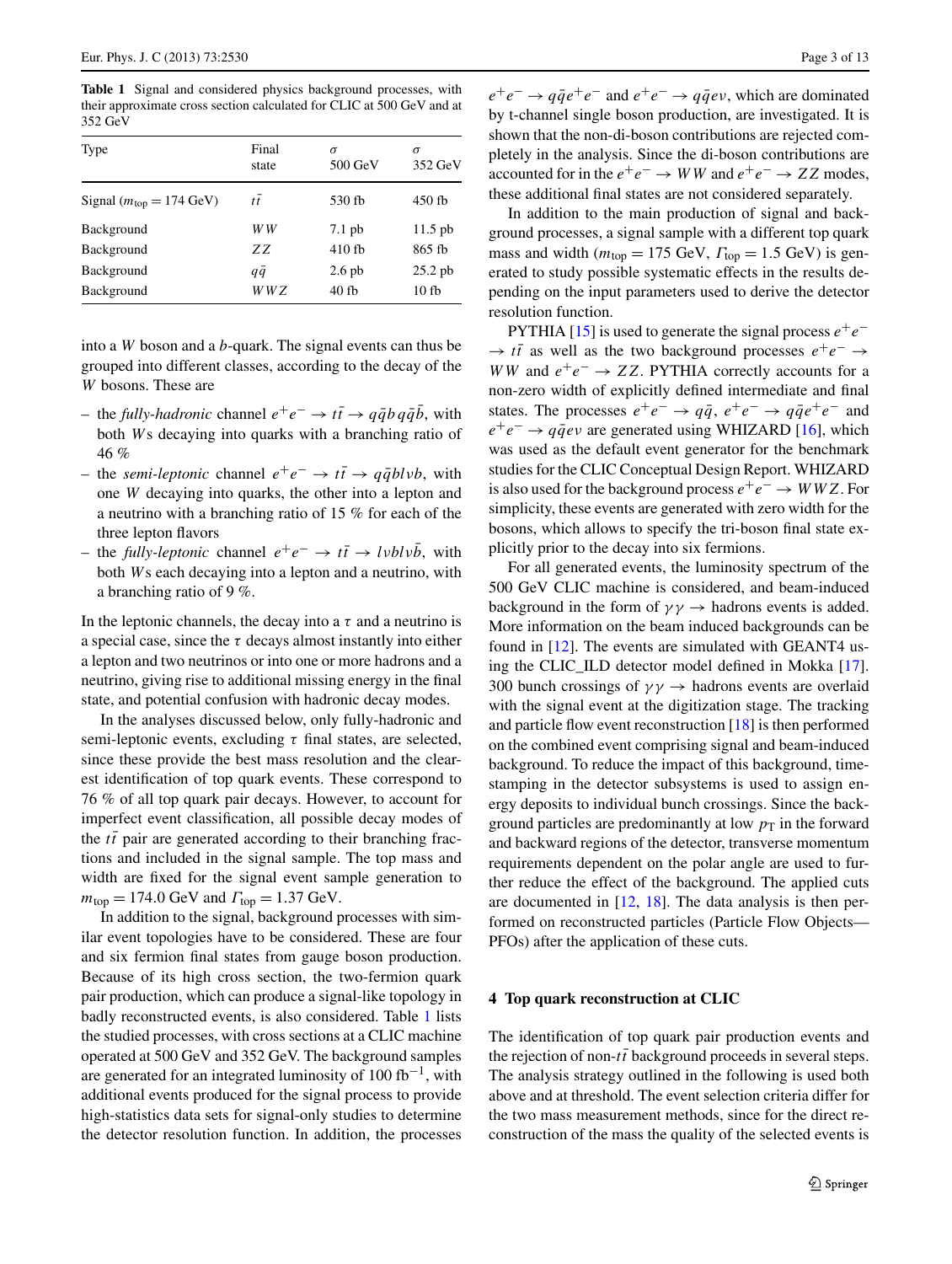of key importance, while for the cross section measurement in a threshold scan the emphasis is on maximising the signal significance.

As a first step, all events are classified according to the number of isolated leptons (electrons and muons) in order to identify the top pair decay modes  $t\bar{t} \rightarrow q\bar{q}b q\bar{q}\bar{b}$  and  $t\bar{t} \rightarrow q\bar{q}blvb$  which are used further in the analysis. The events are classified as fully-hadronic (no isolated lepton found), semi-leptonic (exactly one isolated lepton found) or fully-leptonic (at least two isolated leptons found). Events classified as fully-leptonic are rejected, while the other two classes are clustered into four or six jets, according to event class. Subsequently, a flavor tagging algorithm is used to identify the two jets most likely originating from *b*-quarks. For the fully-hadronic channel the correct combination of the four non-*b*-jets into *W* bosons has to be found among the three possible combinations, while for the semi-leptonic case the assignment of light jets and leptons to *W* candidates is unique. The pairing of *W* candidates and *b*-jets into the two top candidates is done with a kinematic fit that exploits energy and momentum constraints to improve the top mass measurement. This step also provides strong rejection of non- $t\bar{t}$  background since such events tend to lead to a failure of the fit by not satisfying the imposed constraints. Additional background rejection is achieved with a binned likelihood technique, after which a highly pure sample of top quark pair events is available for the reconstruction of the invariant mass or the measurement of the cross section. In the following, each of these steps is described.

## 4.1 Lepton finding

The classification into fully-hadronic, semi-leptonic and fully-leptonic events is based on the identification of isolated leptons using a lepton finder as a first step of the analysis. It is optimized to identify charged leptons ( $e^{\pm}$  or  $\mu^{\pm}$ ) originating from the decay of *W* bosons. Since these leptons are typically highly energetic, and, in contrast to leptons originating from hadronic decays in quark jets, well separated from other activity in the event, isolation and energy are used as selection criteria. A minimum lepton energy of 10 GeV is required. If there is no other charged particle with an energy larger than 2.5 GeV within a cone with an opening angle of 10◦ around the lepton track, it is considered to be isolated. The cut values were optimized in a parameter scan with  $t\bar{t}$ events using generator level simulation information.

The residual  $\gamma \gamma \rightarrow$  hadrons background leads to a slight deterioration of the quality of the event classification, reducing efficiencies by 1 % to 2 % compared to the case without additional background. Overall, 96 % of the all-hadronic events and 91 % of the semi-leptonic events (ignoring final states with  $\tau$  leptons) are correctly classified. At this stage, 56 % of all input events are classified as fully-hadronic and 33 % as semi-leptonic candidates. The remaining 11 % are rejected. Out of the accepted events, in particular the fullyhadronic, but also the semi-leptonic samples receive contributions from events with *τ* final states which are reduced in further steps of the analysis.

### 4.2 Jet clustering

Jet clustering of the events is performed in exclusive mode, meaning that events are clustered into a fixed number of jets. According to the classification of the lepton finder, events are clustered either into 6 jets (fully-hadronic) or into 4 jets (semi-leptonic). In the latter case, the identified isolated lepton is excluded from jet finding.

Jet finding is performed with the  $k_t$  algorithm [\[19](#page-12-16)] implemented in the FastJet package [[20,](#page-12-17) [21\]](#page-12-18). This algorithm uses the pseudorapidity  $\eta$  and the azimuthal angle  $\phi$  as the basis to define the two-particle distance. This metric results in an increase of the two-particle distance in the forward region and makes the algorithm robust against  $\gamma \gamma \rightarrow$  hadrons background since these mainly forward-going particles tend to be clustered into the beam jets. These are implemented in the algorithm to account for beam remnants in the case of hadron collisions and are not considered further in the analysis. In the present study, the  $k_t$  jet algorithm is used with a jet size parameter *R* of 1.3, which is selected as the best trade-off between the requirements to limit the loss of signal particles on the one hand and to limit the inclusion of background on the other.

## 4.3 Flavor tagging

Efficient *b*-tagging is essential for the identification of  $t\bar{t} \rightarrow (b q \bar{q}) (\bar{b} q \bar{q})$  and  $t\bar{t} \rightarrow (b q \bar{q}) (\bar{b} l v_l)$  events compared to multi-fermion background, and is also crucial for the correct assignment of jets to top candidates for signal events. In the analysis, flavor tagging is performed using the *LCFI Flavour Tagging* [[22\]](#page-12-19) package. This algorithm is based on a neural network which provides *b* and *c*-jet probabilities ("*b*-tag") for each jet in the event, depending on a number of input variables such as reconstructed secondary vertices, particle momenta and impact parameters. The training of the neural network used for the tagging is performed with a fully-hadronic sample of  $t\bar{t}$  events. These events are generated and reconstructed without beam spectrum, initial state radiation and top width, but do contain all other generation, simulation and reconstruction details, such as overlaid *γγ* → hadrons background.

# 4.4 Jet pairing

For both analysis branches (6-jet fully-hadronic and 4-jet semi-leptonic candidates), the two jets with the highest *b*-tag values are classified as jets created by a *b*-quark (*b*-jets). All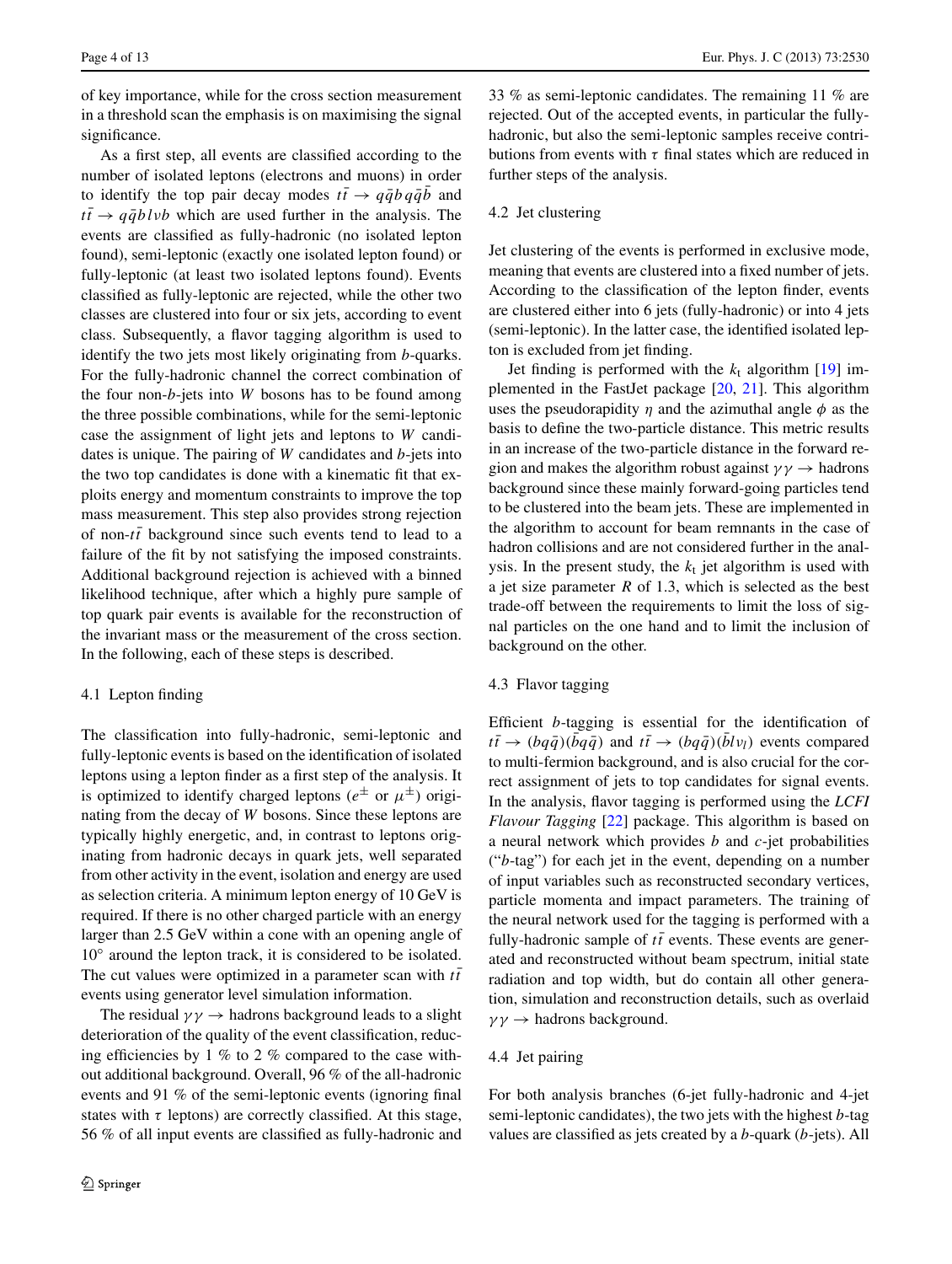other jets in the event are classified as light jets (created by *u*, *d*, *s* or *c*-quarks) originating from the *W* boson decay.

In the case of the 4-jet sample all decay products of the  $t\bar{t}$  pair are found at this stage of the analysis: Two *b*-jets, two light jets forming one *W* boson, one charged lepton and a neutrino forming the other *W* boson. As the neutrino is not measured, its momentum is taken to be the total missing momentum in the event. Since the neutrino absorbs all energy reconstruction uncertainties, and since the missing energy measurement also includes contributions from the luminosity spectrum, the leptonic *W* boson mass is less well constrained than the hadronic *W* boson mass. In the 6-jet case, the correct pairing of light jets into *W* bosons has to be identified among the three possible permutations of light jet pairs. For each permutation the invariant mass of both jet pairs is calculated and compared with the true *W* boson mass. The permutation with the minimal value of

<span id="page-4-1"></span>
$$
v = |m_{ij} - m_W| + |m_{kl} - m_W|,
$$
\n(1)

where  $m_W = 80.4$  GeV and  $m_{ij}$  and  $m_{kl}$  are the invariant masses of two distinct jet pairs, is chosen as the correct combination.

<span id="page-4-2"></span>Figure [1](#page-4-0) shows the normalized distribution of the reconstructed invariant mass for all *W* candidates in a signal only sample. For the fully-hadronic analysis branch, only the *W* candidates chosen according to Eq. ([1\)](#page-4-1) are shown. The distribution for the semi-leptonic candidates has more pronounced tails due to the aforementioned additional uncertainties entering for the neutrino in the leptonically decaying *W*.

#### 4.5 Kinematic fitting

After the identification of *b*-jets and the pairing of light jets and leptons into *W* bosons, the next step of the analysis is



<span id="page-4-0"></span>**Fig. 1** Distribution of the reconstructed mass of the *W* bosons for a signal-only sample after the classification into fully-hadronic and semi-leptonic candidates before further event selection for collisions at 500 GeV. The distributions are normalized to allow a shape comparison

the correct grouping of *W* boson candidates and *b*-jets into top quarks. This assignment is performed using a kinematic fit. Out of the two possible combinations, the one with the higher probability of the kinematic fit result is chosen.

The kinematic fit [\[23](#page-12-20)] uses constraints based on the assumption of a  $t\bar{t}$  event to improve the precision of the event parameters of interest. The parameters of interest are fitted using a least squares technique and the physical constraints are incorporated into the fit using Lagrange multipliers. In the present analysis, all constraints are imposed as hard constraints, meaning that they have to be fulfilled exactly. The input to the kinematic fit in the case of the 6-jet sample are the four-momenta of the light jets, already paired into *W* bosons, and the four-momenta of the *b*-jets. In the case of the 4-jet sample, the input values are the four-momenta of the light jets and *b*-jets as well as of the isolated lepton. In the latter case, the unmeasured neutrino is also represented in the fit, with starting values set to the measured missing energy and momentum in the event. The constraints imposed are full three-dimensional energy and momentum conservation taking into account the crossing angle of the beams, the correct reconstruction of the *W* boson masses to the nominal mass of  $m_W = 80.4$  GeV, and an equal mass of the two top candidates. In order to fulfill these constraints, the kinematic fit varies the reconstructed energies and angles of the jets and leptons. These variations are constrained by the experimental jet energy and angular resolution and the lepton momentum and angular resolution for jets and leptons, respectively.

The kinematic fit fails if it is unable to satisfy the constraints outlined above, which is typically due to mistakes in the event reconstruction. Since badly reconstructed events will not yield a correct mass value, these events are rejected in the analysis. The failures are due to several effects such as the wrong classification into the semi-leptonic and fullyhadronic event branch, imperfect jet clustering, *W* boson reconstruction from the wrong jet combination, too large remaining  $\gamma \gamma \rightarrow$  hadrons background and the influence of the luminosity spectrum.

It is observed that some of the fit failures are due to the wrong identification of one of the *b*-jets. This is particularly likely in the case of a *W* decaying into a charm quark and another light quark. Thus, to improve the number of successful fits and to account for possible wrong flavor tagging, the jet pairing into *W* candidates and the kinematic fit are repeated for unsuccessful kinematic fits after exchanging the *b*-jet with the lower *b*-tag value and the light jet with the highest *b*-tag value. This procedure increases the number of successful kinematic fits by approximately 20 %.

Overall, 37 % of the signal events classified as fully-hadronic candidates and 47 % of the signal events classified as semi-leptonic candidates pass the kinematic fit successfully at 500 GeV. This failure rate reflects the optimization of the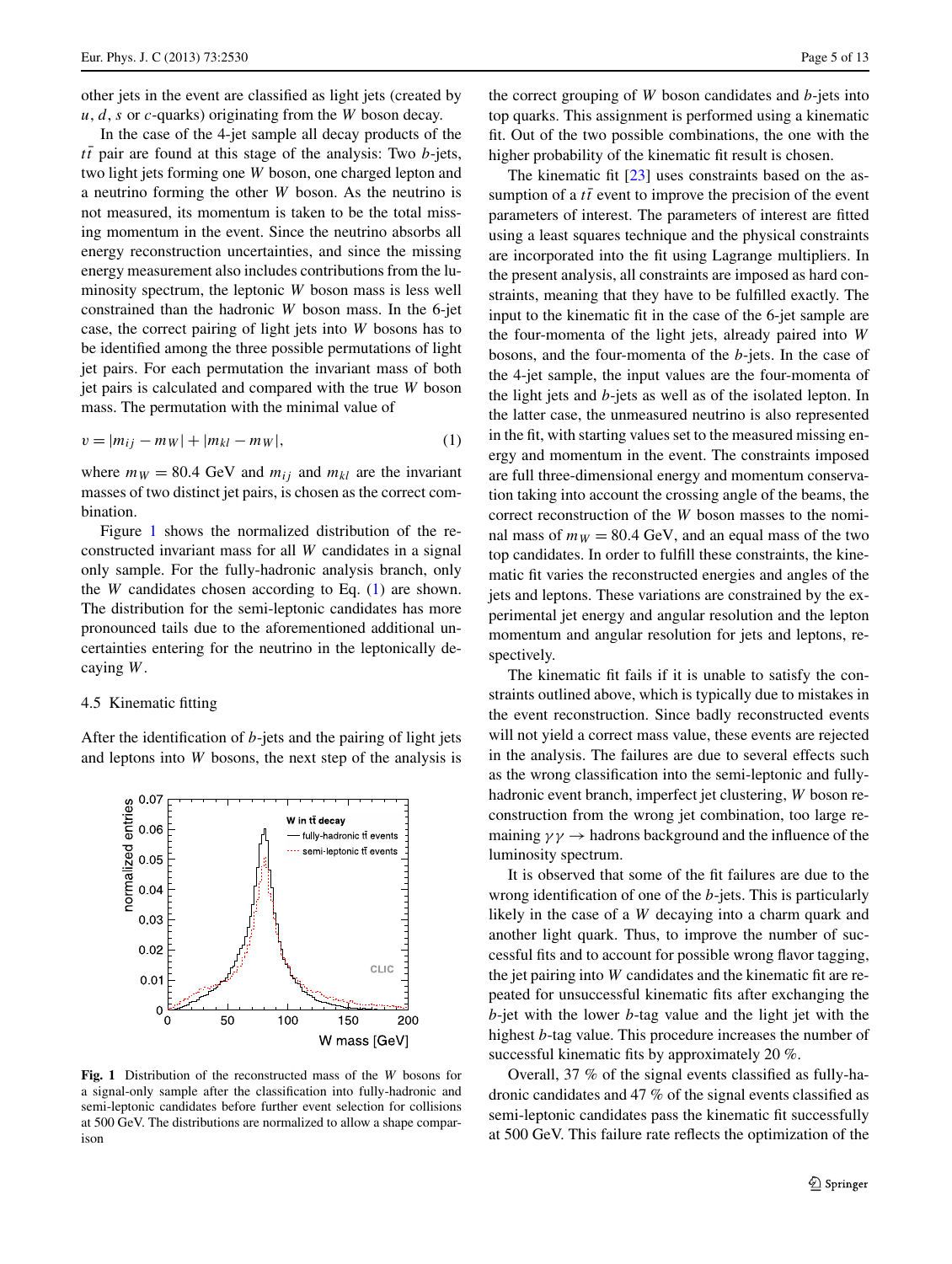analysis towards cleanly reconstructed events to provide the best possible mass measurement. Figure [2](#page-5-1) illustrates the influence of the kinematic fit on the reconstructed top quark mass by comparing the mass distributions before and after the kinematic fit for fully-hadronic events with successful fits.

At threshold, fit success rates of 95 % are obtained for the fully-hadronic and the semi-leptonic analysis branch. This higher success rate is due to more constrained kinematics directly at the production threshold and reduced twophoton backgrounds as well as to the acceptance of events with converged kinematic fits regardless of the fit probability. These reduced requirements are possible since at threshold the highest possible significance and not the cleanest possible reconstruction is the goal of the analysis.

By imposing requirements on the kinematic structure of the events, the kinematic fit also serves as a powerful tool for rejecting non-*tt* background. More than 97 % of the  $q\bar{q}$ background is rejected by the fit in both branches, and more than 94 % of the di-boson pair production events in the fullyhadronic analysis branch. In the semi-leptonic branch, *ZZ* events are rejected with an efficiency of 94 %, *WW* events with 86 %. The *WWZ* background, which can result in final states identical to those of top pair events and has similar kinematics overall, is only rejected at the level of 13 % for fully-hadronic and 25 % for semi-leptonic events.

#### 4.6 Additional background rejection

Additional signal and background discrimination is provided by a binned likelihood technique [\[24](#page-12-21)] which combines several discriminating observables into one likelihood variable. For the two event classes  $j$ , "signal" and "background", probability density functions  $f^{j}(x_i)$  for each discriminating variable *xi* are provided as input to the likelihood algorithm. The probability  $p^{j}(x_i)$  for a given event to



<span id="page-5-1"></span>**Fig. 2** Reconstructed top mass for signal-only events selected in the fully hadronic branch with and without kinematic fit for collisions at 500 GeV. For both distributions only events with a successful kinematic fit are shown

belong to event class *j* for a given value of the discriminating variable  $x_i$  is given by

$$
p^{j}(x_i) = \frac{f^{j}(x_i)}{\sum_{k} f^{k}(x_i)},
$$
\n<sup>(2)</sup>

where *k* runs over all event classes.

The final likelihood for an event belonging to the signal event class S, combining the probabilities of the individual discrimination variables, is given by

$$
L_S = \frac{\prod_i p^S(x_i)}{\sum_k \prod_i p^k(x_i)},
$$
\n(3)

with *i* running over all discrimination variables and *k* over all event classes.

The variables entering the likelihood are the two highest *b*-tags, the sphericity and the overall number of particles in the event, the masses of the *W* bosons, the difference of the two top masses without kinematic fit, and the  $d_{cut}$  variable of the jet clustering algorithm. The d<sub>cut</sub> variable provides a measure of how natural it is to cluster a given event into the defined number of jets rather than fewer jets. Since  $t\bar{t}$  events are characterized by a higher jet multiplicity than most of the background channels, this variable provides a good separation of signal and background.

<span id="page-5-0"></span>For signal events passing the kinematic fit, an efficiency of 93.5 % (94.4 %) is achieved for the fully-hadronic (semileptonic) analysis branch. At the same time, 98.0 % (96.7 %) of the background events remaining after the kinematic fit are removed by this additional background rejection step in the fully-hadronic (semi-leptonic) event sample. Together with the kinematic fit, 99.8 % (99.7 %) of all background events are rejected.

## **5 Top mass measurement above threshold**

At energies substantially above the production threshold, in this paper studied at 500 GeV, the top quark mass is measured from the invariant mass of the reconstructed decay products.

## 5.1 Determination of top quark mass and width

In this analysis, the distribution of the reconstructed invariant mass for signal and background events after kinematic fit and background rejection is considered. Since the kinematic fit imposes the constraint of equal masses of the top and the anti-top in the  $t\bar{t}$  pair, each event provides one unique measurement of the mass and thus enters only once in the distribution.

Figure [3](#page-6-0) shows the reconstructed top mass for signal and background after kinematic fitting and background rejection for an integrated luminosity of 100 fb<sup>-1</sup>, recorded at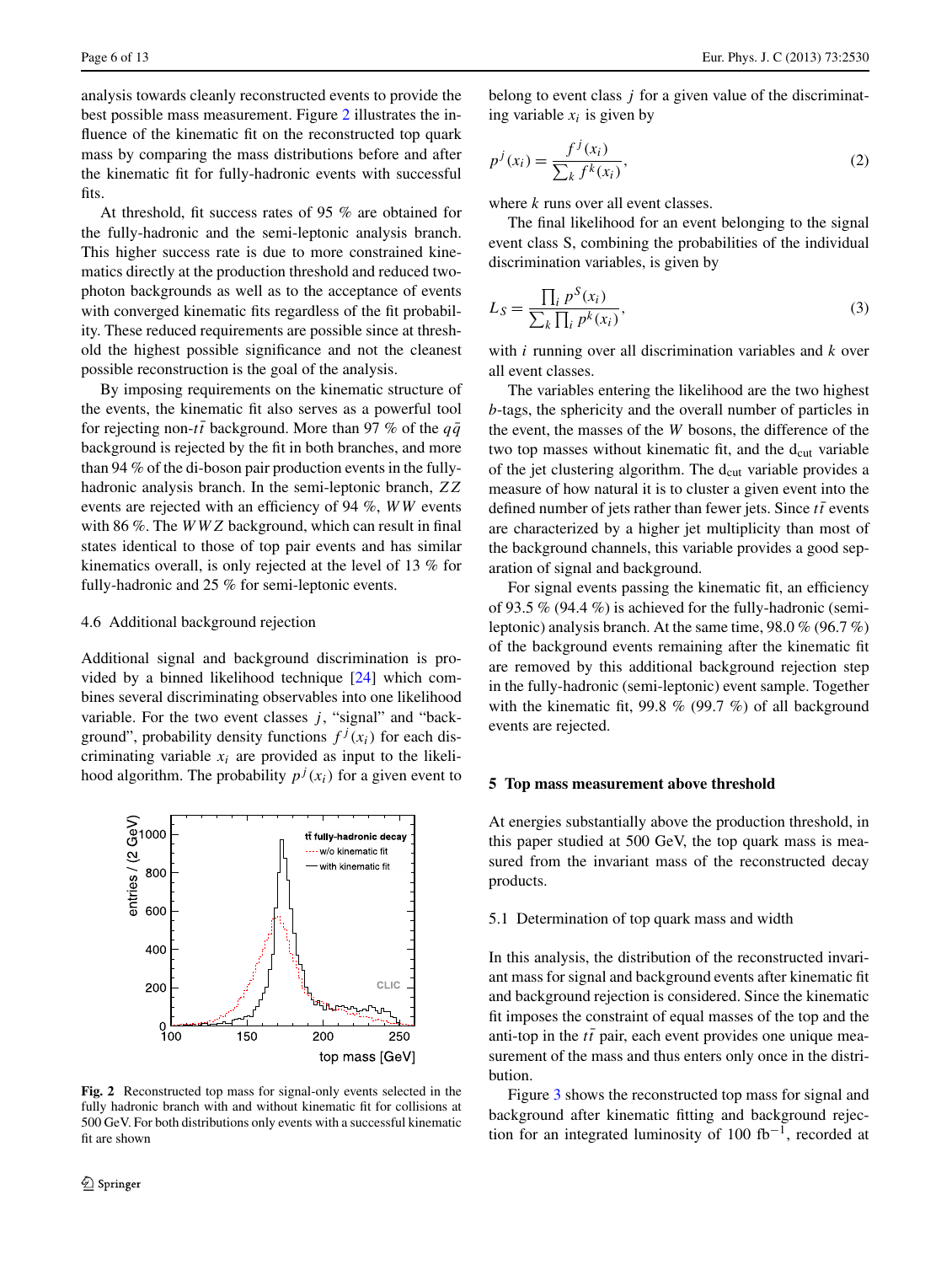<span id="page-6-0"></span>**Fig. 3** Distribution of reconstructed top mass for events classified as fully-hadronic (*left*) and semi-leptonic (*right*). The data points include signal and background for an integrated luminosity of 100 fb<sup>-1</sup>. The pure background contribution contained in the global distribution is shown by the *solid histogram*. The top mass is determined with an unbinned likelihood fit of this distribution, which is shown by the *solid line*



500 GeV. From this distribution, the top mass is extracted using an unbinned likelihood fit. The fit function consists of three components, the first of which accounts for physics background, while a convolution of the other two describes the resolution and the signal itself. Prior to the final fit, a parametrization of the background distribution is obtained from a fit to a background-only sample and the influence of the detector resolution is determined with a statistically independent signal-only sample corresponding to twice the integrated luminosity considered in the analysis.

norm.

The background is parametrized by a threshold function

$$
bgd = (x - a)^b \tag{4}
$$

in which the threshold is fixed to  $a = 100$  GeV and *b* is left as a free parameter which is determined with a fit to a background-only sample.

For the signal fit, the following function is used:

$$
signal = f \cdot BreitWigner(m_{bw}, \Gamma_{bw}) \otimes res
$$

$$
+ (1 - f) \cdot tail
$$
 (5)

This fit consists of two main components, a signal part described by a Breit-Wigner convolved with a resolution function *res* implemented as the sum of three Gaussians, and a background part labeled *tail* to account for the high-mass tail observed in the signal at masses around 230 GeV. This tail is due to kinematic reflections in events with incorrect assignments of jets and/or leptons to top candidates. The mean value of the Breit-Wigner is given by  $m_{bw}$ , and the corresponding width by *Γ*bw. It is found that the tail is well modelled by a simple Gaussian. The relative fraction of the two components is described by the factor *f* .

The resolution component of the signal part is described by

$$
res = f1 \cdot Gauss1(x, m1, s1) + f2 \cdot Gauss2(x, m2, s2) + (1 - f1 - f2) \cdot Gauss3(x, m3, s3),
$$
 (6)

where the notation Gauss $(x, \text{mean}, \text{sigma})$  is used and  $f_1$ and *f* 2 are the fractions of the Gaussians in the sum. This function does not only represent the detector resolution, but also accounts for systematic effects introduced by the analysis chain and by the pick-up of  $\gamma \gamma \rightarrow$  hadrons background. The resolution function is determined with a fit to a separate signal-only event sample for which the mean and the width of the Breit-Wigner component are fixed to the generator values of  $m_{bw} = 174$  GeV and  $\Gamma_{bw} = 1.37$  GeV. All parameters of the Gaussian sum are left free in this fit.

The full probability density function of the final fit for the top mass distribution containing signal and background is given by the sum of the signal and background functions,

$$
pdf_{\text{fit}} = y_{\text{sig}} \cdot signal + y_{\text{bgd}} \cdot bgd,\tag{7}
$$

where *y*sig and *y*bgd describe the signal and the background yield, respectively. In the final fit to the overall top mass distribution including signal and background contributions, fixed values for the Gaussians of *signal* and *bgd* are used, leaving only *m*bw*,Γ*bw, *y*sig and *y*bgd as free parameters. The fit, shown by the lines in Fig. [3](#page-6-0), is performed independently for the fully-hadronic and for the semi-leptonic events.

<span id="page-6-1"></span>The results of the fit are summarized in Table [2.](#page-6-1) The determined masses and widths are in good agreement with the generator values, with a  $2\sigma$  deviation observed for the reconstructed mass in semi-leptonic events. Combining the results of both event classes, a statistical uncertainty of 80 MeV for the top quark mass is obtained for an integrated luminosity of 100 fb<sup>-1</sup>.

**Table 2** Summary of the top mass measurement at 500 GeV for an integrated luminosity of 100 fb<sup>-1</sup>. All numbers are given in units of GeV, Errors are statistical only

| Channel                         | $m_{\rm top}$      | $\Delta m_{\rm top}$ | $\Gamma_{\text{top}}$ | $\Delta\Gamma_{\rm top}$ |
|---------------------------------|--------------------|----------------------|-----------------------|--------------------------|
| fully-hadronic<br>semi-leptonic | 174.049<br>174.293 | 0.099<br>0.137       | 1.47<br>1.70          | 0.27<br>0.40             |
| combined                        | 174.133            | 0.080                | 1.55                  | 0.22                     |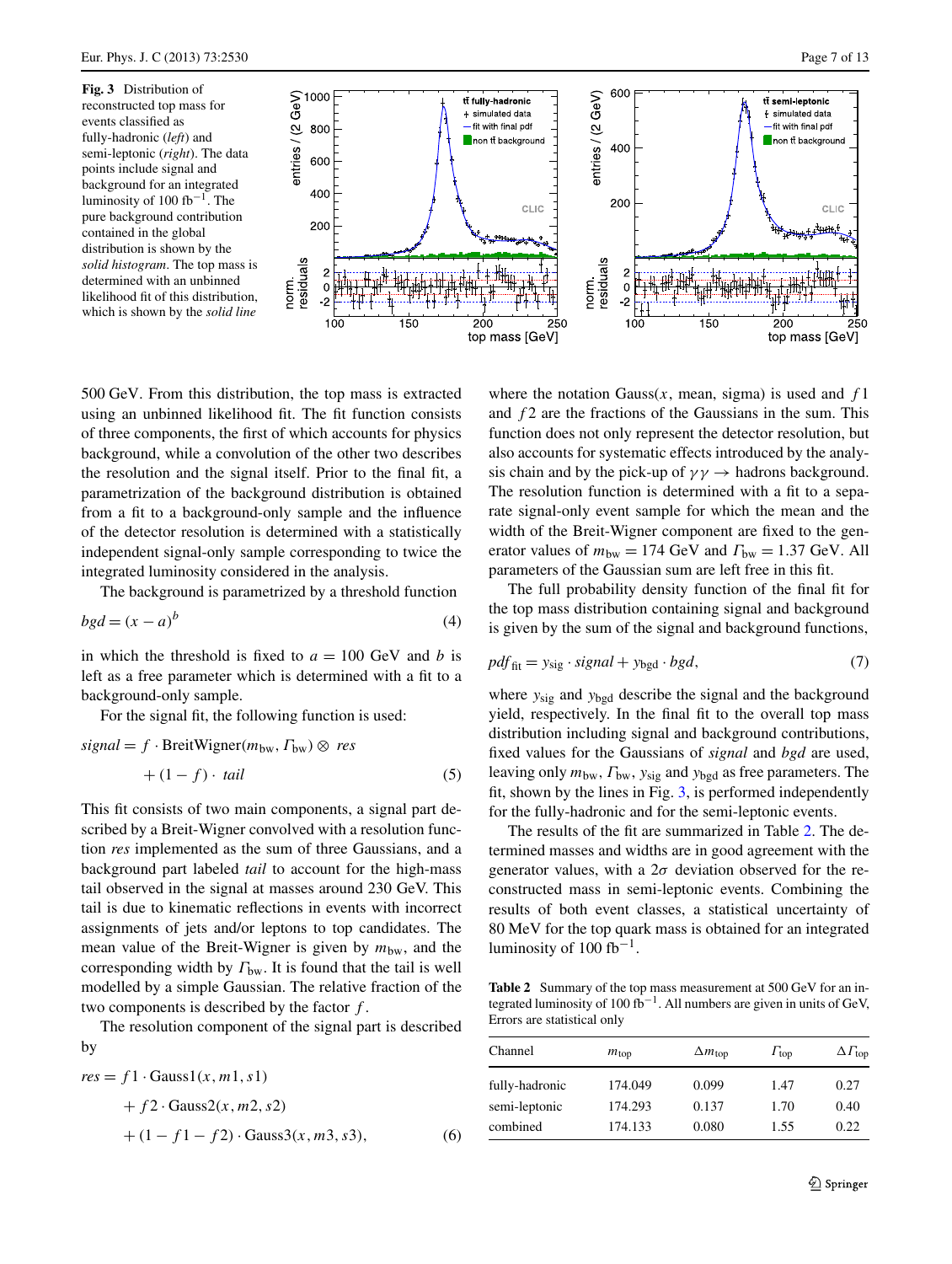The uncertainty on the width is considerably larger since the width of the reconstructed mass distribution is dominated by the resolution function, which incorporates detector and reconstruction effects as well as the influence of the collider luminosity spectrum. Still, a combined uncertainty of 220 MeV is reached with the present fit function.

## 5.2 Systematic studies

While a full study of possible systematic uncertainties is beyond the scope of the current work, two potentially sizable sources of systematic uncertainties have been investigated: the influence of the assumed mass and width in the adjustment of the mass fit procedure, which accounts for the detector resolution and reconstruction effects, and the jet energy scale. As discussed in Sect. [1](#page-0-3), there are sizeable uncertainties in the theoretical interpretation of the measured invariant mass value, which potentially surpass the statistical and systematic experimental uncertainties discussed here. All uncertainties discussed for the top mass measurement at 500 GeV apply to the top mass parameter as implemented in the event generator.

A possible bias due to the adjustment of the fit procedure used to determine the mass from the invariant mass distribution is studied by using a data sample with a top quark mass of 175 GeV and a width of 1.5 GeV, compared to 174 GeV and 1.37 GeV used in the signal sample in the analysis, for the determination of the fit parameters. The results obtained with these parameters deviate from the original results by less than the statistical uncertainty for both fully-hadronic and semi-leptonic events. Since the statistical uncertainty of the detector resolution parameters themselves is comparable to the overall statistical uncertainties due to comparable integrated luminosities in the training and in the signal samples, there is no indication for a bias introduced by the *a priory* uncertainty of the top quark mass. While small biases can not be excluded due to the limited statistics, they are below the statistical uncertainties of the analysis.

The jet energy scale is one of the most important sources of systematic uncertainties in top quark mass measurements to date. To investigate this effect on the present analysis, three separate studies have been performed: the energy of all jets was shifted by 2 %, the energy of light jets only was shifted by 2 %, and the energy of b jets only was shifted by 2 %. The kinematic fit, which imposes constraints on the reconstructed *W* mass, limits the influence of a shift in the light jet scale to less than 100 MeV. Correlated shifts of all jets result in a bias of 200 MeV, while a shift of b-jets only, which are not well constrained by the kinematic fit, results in a bias of 350 MeV. The influence of shifts in the light jet energy scale can be further reduced by an *in-situ* calibration based on the reconstructed *W* mass before the kinematic fit. For an integrated luminosity of  $100$  fb<sup>-1</sup>, the precision of the mass obtained with a simple fit of the invariant mass distribution is better than 100 MeV, which will allow to constrain the jet energy scale to better than 1 %. This in turn results in a systematic uncertainty of the top mass below 50 MeV. While such a possibility does not exist for b-jets in top quark pair production, it is expected that a similar precision can be reached for b-jets by reconstructing *Z* decays in di-boson production and radiative return events. The determination of the b-jet energy scale to better than  $1\%$  in such events will bring the total jet energy scale systematics on the top mass measurement at CLIC to a level comparable to the statistical uncertainties of the measurement.

Additional potentially important systematic uncertainties originate from color reconnection [[25,](#page-12-22) [26\]](#page-12-23) between final state partons produced from the  $t$  and  $\bar{t}$  decays. Due to the absence of colored beam remnants these effects are expected to be substantially smaller at CLIC than at hadron colliders. Based on early studies of color reconnection effects in top pair production in  $e^+e^-$  collisions [\[27](#page-12-24), [28](#page-12-25)] and based on the size of the uncertainties observed in the *W* mass determination at LEP2 [\[29](#page-12-26)[–32](#page-12-27)] which have been further constrained with data from all four experiments to 35 MeV for fully hadronic *W* pair decays [\[33](#page-12-28)], it is expected that these uncertainties are comparable in size or smaller than the statistical uncertainties of the invariant mass measurement. A dedicated study of these effects is beyond the scope of the present paper.

#### <span id="page-7-0"></span>**6 Top mass measurement in a threshold scan**

In addition to the direct reconstruction of the top quark mass, a linear collider offers the possibility of a threshold scan, which allows to measure the top mass in a theoretically welldefined way, as discussed above.

To determine the top mass in a threshold scan, a measurement of the  $t\bar{t}$  production cross section at several points around the threshold is necessary. To identify top pair events with high purity the same analysis procedure as for the invariant mass measurement is used, albeit with relaxed cuts on the quality of the kinematic fit, resulting, together with the changed kinematics and with reduced beam-induced backgrounds, in substantially higher efficiency as detailed in Sect. [4.5](#page-4-2). Since the threshold behavior of the cross section also depends on the strong coupling constant [\[34](#page-12-29)[–36](#page-12-30)], the top quark mass is extracted simultaneously with  $\alpha_s$ . Depending on the precision of  $\alpha_s$  at the time when such a measurement will be performed, the strong coupling can alternatively be used as external input, as will also be discussed below. Earlier studies [\[37](#page-12-31)] have shown that in addition to the mass and the strong coupling constant, also the top quark width is accessible in a threshold measurement, in particular when using other observables such as the top quark momentum distribution and the forward-backward asymmetry in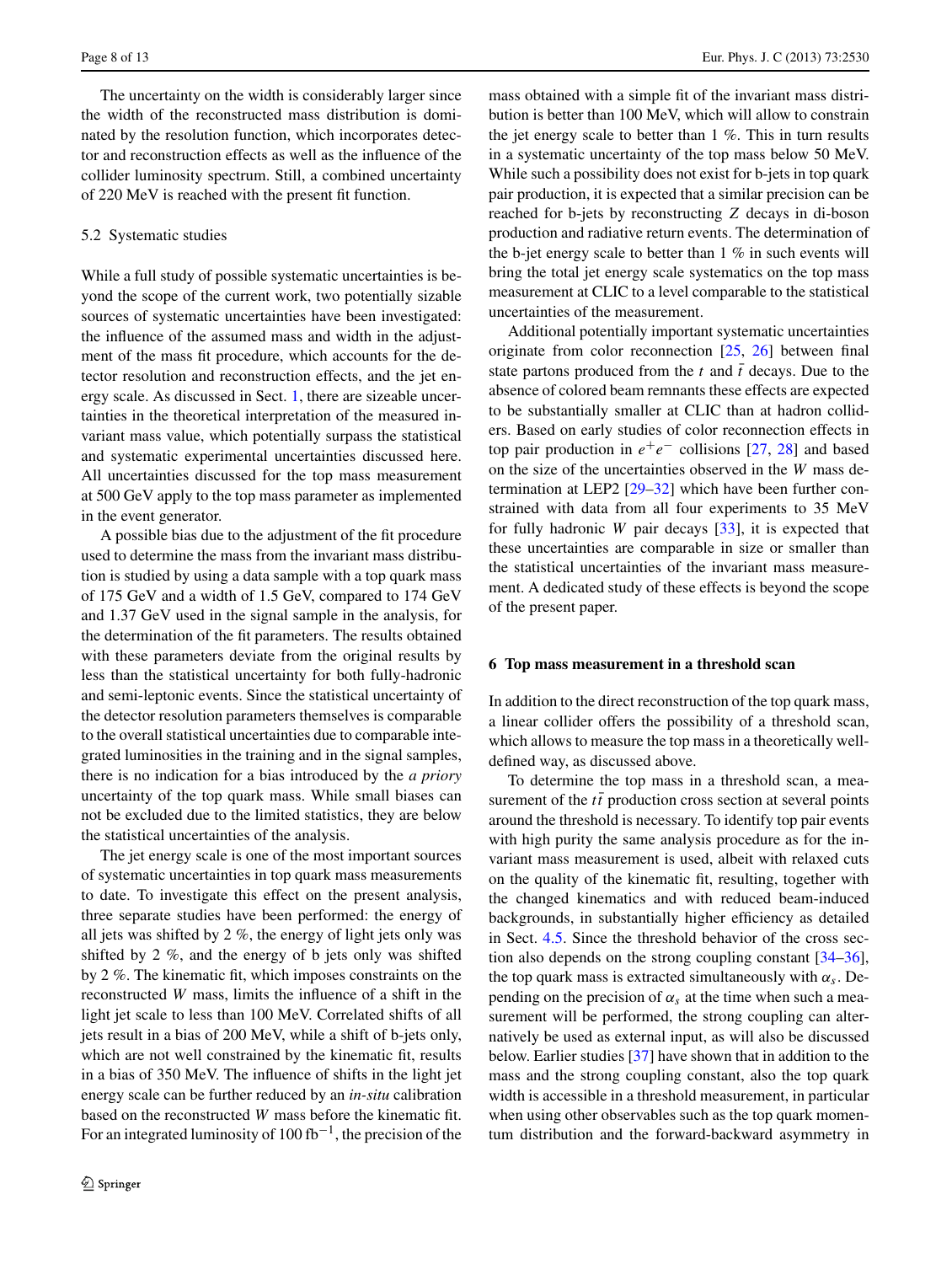addition to the cross section. These additional aspects of  $t\bar{t}$ threshold measurements are beyond the scope of the present paper.

For the correct description of the cross section near the production threshold, the inclusion of higher-order QCD contributions is necessary. Since no appropriate event generator is publicly available at present, the study follows the strategy of earlier studies performed for the TESLA collider [\[37](#page-12-31)] by splitting the simulation study into two parts: the determination of the event selection efficiency and background contamination, and the calculation of the top-pair production cross section in the threshold region. In this approach, the signal selection and background rejection is determined using fully simulated top-pair signal events as well as relevant background channels at a nominal center-of-mass energy of 352 GeV, slightly above the production threshold for the selected top mass of 174 GeV. For this, the full simulation, reconstruction and event selection procedure as de-scribed in Sect. [3](#page-1-1) is followed. Data points along the threshold curve are then generated by taking the signal cross section determined using NNLO calculations combined with the selection efficiency, adding background events assuming a constant level over the considered energy range of 10 GeV as determined from the full simulations. In the following, more details are given on the individual steps.

In the analysis, we consider a threshold scan with 10 energy points spaced by 1 GeV from 344 GeV to 353 GeV, with an integrated luminosity of 10 fb<sup>-1</sup> each, resulting in a total integrated luminosity of  $100$  fb<sup>-1</sup>.

# 6.1 The  $t\bar{t}$  threshold at CLIC

The top-pair signal cross section is determined using full NNLO calculations provided by the code TOPPIK [\[8](#page-12-5), [38](#page-12-32)]. The top mass input is set to 174 GeV in the 1S mass scheme [\[8](#page-12-5)]. The strong coupling constant  $\alpha_s$  is taken to be 0.118. Since TOPPIK provides the cross section in units of *R*, the ratio of  $\sigma(e^+e^- \to X)$  to  $\sigma(e^+e^- \to \mu^+\mu^-)$ , the appropriate conversion factor of the energy-dependent cross section  $e^+e^- \rightarrow \mu^+\mu^-$  is applied in addition.

Since this cross section is calculated for the energy at the *e*+*e*<sup>−</sup> vertex, additional corrections for initial state radiation (ISR) and for the luminosity spectrum of the collider have to be applied. Initial state radiation is numerically folded into the cross section calculated by TOPPIK following the YFS (Yennie-Frautschi-Suura) solution as given in [[39\]](#page-12-33). In addition, the luminosity spectrum of CLIC operated at 350 GeV, which is characterized by a main peak containing 77 % of the full luminosity in the top 1 % of the energy and by a long tail to lower energies, is considered. Figure [4](#page-8-0) illustrates the influence of these effects on the cross section. Both ISR and the luminosity spectrum result in a lowering of the cross section since part of the collision events are moved to energies below the threshold. The tail to lower energies, but in



<span id="page-8-0"></span>**Fig. 4** Top pair production cross section from theory calculations, with the luminosity spectrum (LS) of CLIC at 350 GeV and ISR as well as for all effects combined

particular also the beam energy spread in the main peak of the luminosity spectrum, result in a smearing of the cross section peak at threshold.

#### 6.2 Generation of data points

The signal and background efficiencies are determined using fully simulated events as outlined in Sect. [3](#page-1-1). The kinematic fit and the likelihood-based background rejection are used to eliminate the majority of the non- $t\bar{t}$  background. Overall, a signal selection efficiency of 70.2 %, including the branching fractions of the considered fully-hadronic and semileptonic top pair decays, is achieved. As for the 500 GeV case, the dominant background channels are rejected at the 99.8 % level, resulting in an effective cross section for the remaining background of 73 fb.

Simulated data points are generated by taking the ISR and luminosity-spectrum corrected top pair cross section at the desired energy to calculate the nominal number of events expected. The simulated number of signal events is determined on a random basis following a Gaussian distribution with the mean set to the nominal number of events and the standard deviation given by the square root of that number. With the same method, background events are added, using a constant cross section of 73 fb as discussed above. It is assumed that the nominal background contribution is well known both from theory and from measurements below threshold, so that the nominal number of background events can be subtracted from the signal, leaving just the statistical variations on top of the signal data with its own statistical uncertainty.

Figure [5](#page-9-0) shows the ten simulated data points for CLIC with an integrated luminosity of 10 fb<sup>-1</sup> at each point. To illustrate the sensitivity of the data to the top quark mass, the threshold behavior for a shift in mass of  $\pm 200$  MeV is also shown in the figure.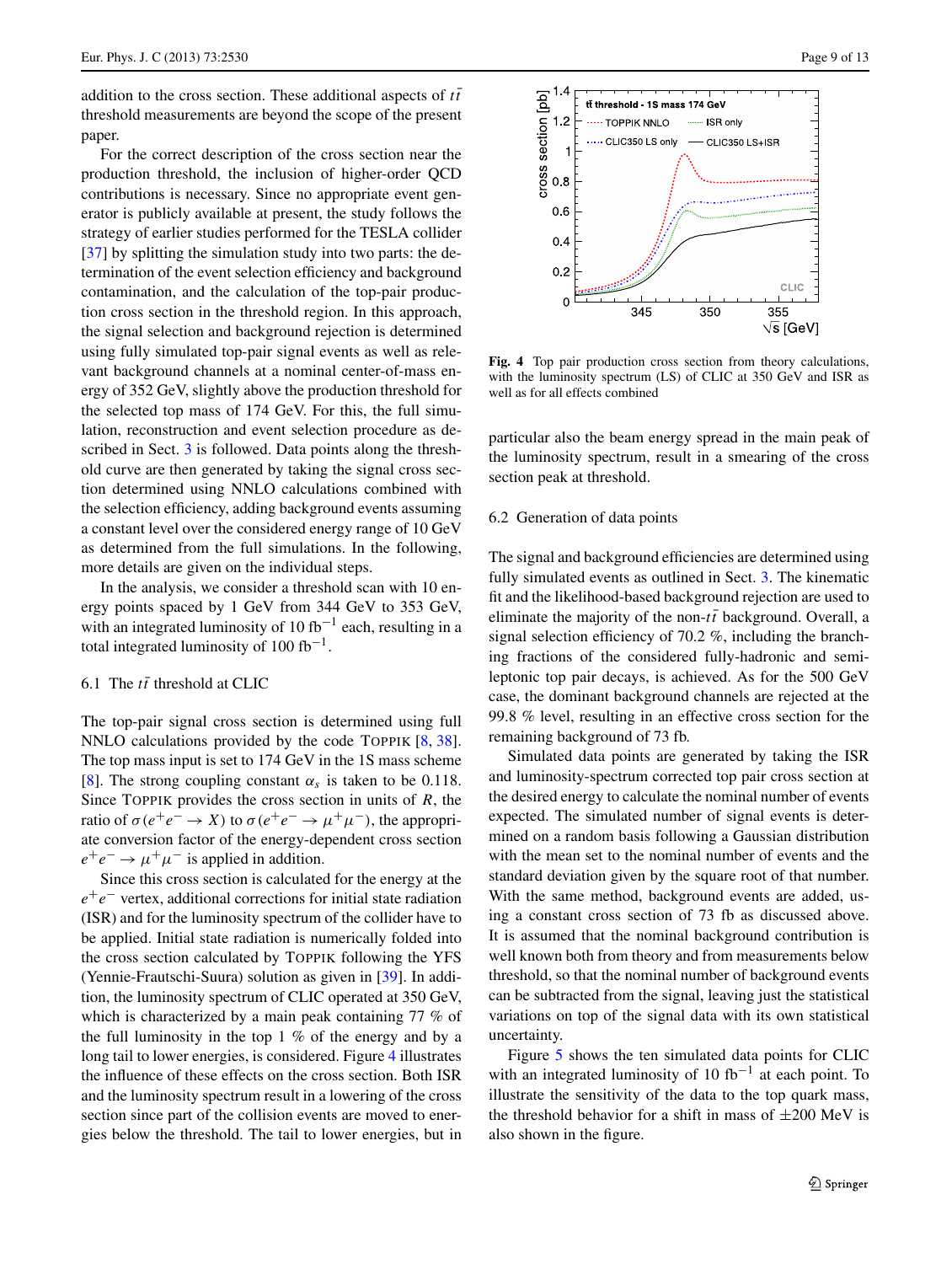

<span id="page-9-0"></span>**Fig. 5** Background-subtracted simulated cross section measurements for 10 fb<sup>-1</sup> per data point, together with the cross section for the generator mass of 174 GeV as well as for a shift in mass of  $\pm 200$  MeV

6.3 Measurement of the top mass and *αs*

The 1S mass of the top quark and the strong coupling constant are extracted simultaneously with a two-dimensional template fit. During the fitting procedure, the simulated data points are compared with calculated cross sections ("templates") for a grid of different mass and strong coupling values, generated with step sizes of 50 MeV and 0.0007 for  $m_t$  and  $\alpha_s$ , respectively. The fit results are then given by the minimum of a two-dimensional parabolic fit to the  $\chi^2$  distribution of the different templates in the  $m_t$ ,  $\alpha_s$  plane. The expected statistical uncertainty of these parameters from a threshold scan is taken from the standard deviation of the measured mass in 5000 trials with different simulated data points. The results are illustrated in Fig. [6](#page-9-1), which shows the clear correlation between the two parameters, and also demonstrates that the fit itself does not introduce a bias on the results.



<span id="page-9-1"></span>**Fig. 6** Expected statistical errors from a simultaneous fit of the top mass and the strong coupling constant, showing the correlation of the two variables and the achieved precision

At this stage of the analysis, the systematic error due to theory uncertainties is included, taken as an overall normalization uncertainty of the calculated cross section. Here, two levels are considered: A normalization uncertainty of 3 %, assumed as a reasonably conservative estimate of current theory uncertainties  $[40]$ , and an uncertainty of 1 % optimistically assumed to be achievable with additional theoretical work in time for experiments at linear colliders.

The full results, including the theory uncertainty, are given in Table [3](#page-9-2).

# *6.3.1 Alternative scenarios*

In addition to the two dimensional fit with 10 data points, other running and analysis scenarios are considered. When taking the strong coupling constant as an external input to the fit, the statistical uncertainty on the top quark mass reduces to 21 MeV. However, an additional systematic uncertainty of 20 MeV on the mass arises from the precision of  $\alpha_s$ , when assuming the current uncertainty of the world average of 0.0007 [[41\]](#page-12-35). In addition, the theory uncertainty of the overall normalization of the cross section is in that case fully absorbed by an uncertainty of the top mass, which amounts to 18 MeV and 56 MeV when assuming a 1 % and a 3 % uncertainty, respectively. Since the precision for the strong coupling constant achieved in the combined fit is comparable to the current uncertainty of the world average, there is no substantial benefit in using the strong coupling as external input unless the precision improves considerably by the time experiments are performed at linear colliders.

Since the sensitivity to the top mass is mainly provided by the region in which the cross section rises steeply a measurement is also possible with a reduced data set consisting of just the first six points in the range from 344 GeV to 349 GeV, with a combined integrated luminosity of 60 fb<sup>-1</sup>. In this scenario, the statistical precision of the top mass is reduced by approximately 20 % to 40 MeV, with slightly reduced theory uncertainties. The uncertainty of the strong coupling on the other hand increases by 45 % to 0.0013, with unchanged theory systematics. This stronger increase in the error of the strong coupling constant compared to the top quark mass originates from the fact that the cross section above threshold, which is not measured in the six point scan, is particularly sensitive to the coupling constant.

<span id="page-9-2"></span>**Table 3** Summary of the 2D simultaneous top mass and  $\alpha_s$  determination with a threshold scan at CLIC for 10 points with a total integrated luminosity of  $100$  fb<sup>-1</sup>

| 1S top mass and $\alpha_s$ combined 2D fit |               |  |  |
|--------------------------------------------|---------------|--|--|
| $m_t$ stat. error                          | 34 MeV        |  |  |
| $m_t$ , theory syst. (1 %/3 %)             | 5 MeV/8 MeV   |  |  |
| $\alpha_s$ stat. error                     | 0.0009        |  |  |
| $\alpha_s$ theory syst. (1 %/3 %)          | 0.0008/0.0022 |  |  |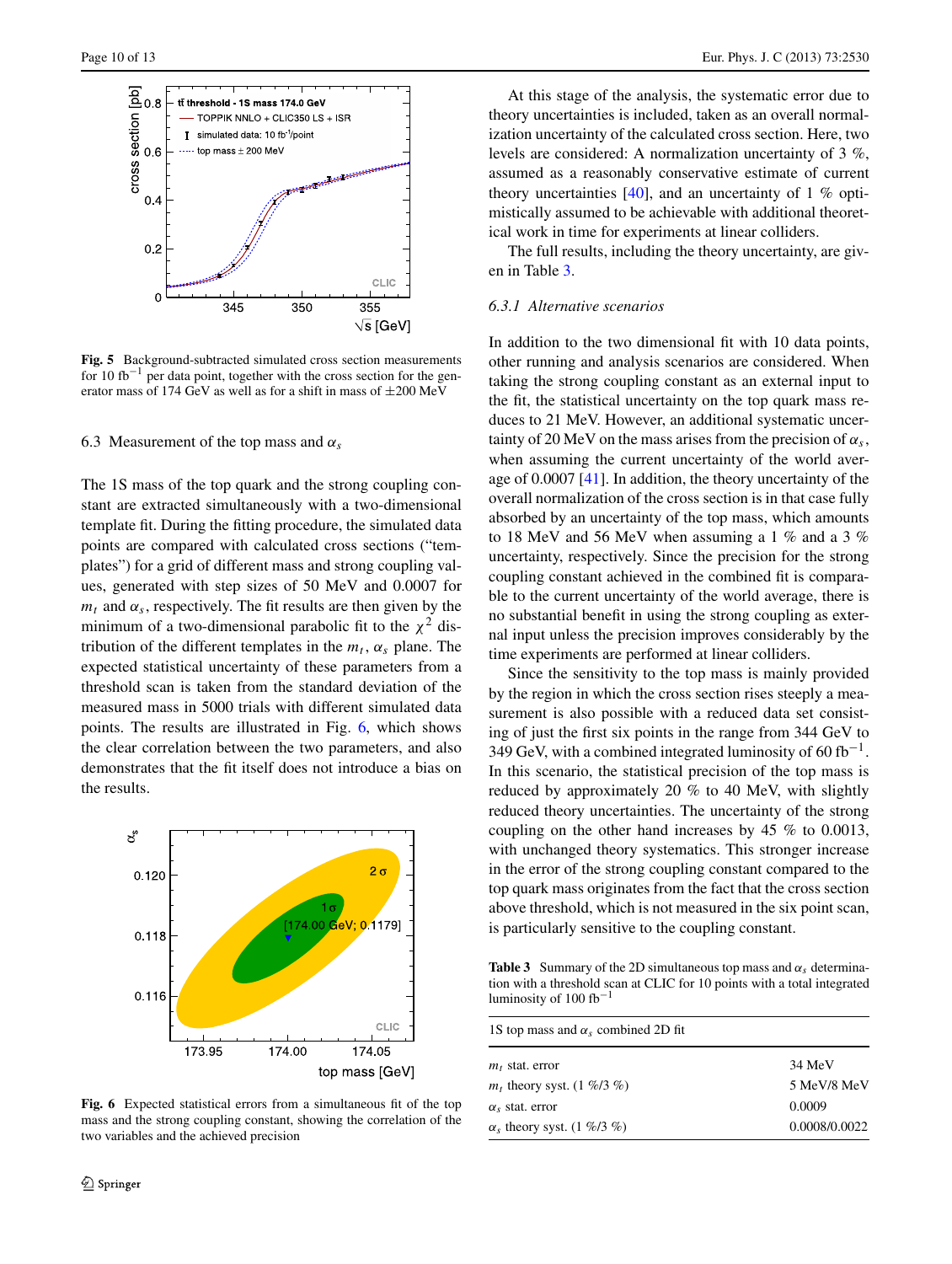#### *6.3.2 Additional systematic errors*

In addition to the theory normalization uncertainty other potential sources for systematic errors are studied.

A potential dependence of the result on the choice of energy values for the scan in relation to the top mass was excluded by shifting the measurement points to higher energies by 0.5 GeV without a change in the determined mass and *αs* values. Thus, the precision expected from the LHC will be sufficient to determine the range of the threshold scan.

The precise knowledge of the non-top background after event selection is crucial for the measurement of the signal cross section. The effect of an imperfect non-top physics background description is studied by subtracting 5 % and 10 % too little or too much background before the fit. The 5 % variation results in a 18 MeV shift in the top mass and 0.0007 in  $\alpha_s$ , corresponding to approximately two thirds of the statistical uncertainty on the top mass and close to the statistical uncertainty on  $\alpha_s$ . The 10 % variation leads to a shift of twice the size for both values, but also significantly reduces the stability of the template fit. This shows that an understanding of the background contamination at the level of 5 % or better is important to keep systematic effects well below the statistical uncertainties. One additional data point taken below the threshold will provide this required precision.

In addition to these analysis-related uncertainties, also machine-related uncertainties, such as the knowledge of the center-of-mass energy of the collider and the shape of the luminosity spectrum are relevant for this study. Previous experience at LEP [\[42](#page-12-36), [43](#page-12-37)] and studies in the context of the ILC [\[44](#page-12-38), [45](#page-12-39)] suggests that a precision of  $10^{-4}$  on the centerof-mass energy is readily achievable given the high available integrated luminosity at each data point, resulting in systematics below the statistical errors of the top mass. The knowledge of the luminosity spectrum is very important for the correct description of the signal cross section, and thus also for the precision of the template fit. A full investigation has not yet been performed, but a simplified first study indicates that a 20 % uncertainty of the RMS width of the main luminosity peak results in top mass uncertainties of approximately 75 MeV, far in excess of the statistical uncertainties. Realistic studies of the expected uncertainties of the shape of the luminosity spectrum at CLIC are currently under way, but are beyond the scope of the present study. Overall, a good understanding of the luminosity spectrum of the accelerator is crucial to fully profit from the precision achievable in a threshold scan.

Taking these systematic studies together, it is to be expected that a threshold scan with 100 fb<sup>-1</sup> to determine the top mass at CLIC will be systematics limited, resulting in a total uncertainty below 100 MeV.

# 6.4 The impact of the luminosity spectrum: a threshold scan at ILC

For the experiments, one of the most relevant differences between CLIC and the ILC are the differences in the luminosity spectrum of the two machines. The influence of this difference is studied here by repeating the analysis using the ILC luminosity spectrum. The ILC spectrum is characterized by a narrower main luminosity peak, and a slight increase of the fraction of the total luminosity available in the top 1 % of the energy. As for the CLIC analysis, an integrated luminosity of 10 fb<sup>-1</sup> per point is assumed. Figure [7](#page-10-0) shows simulated data points for a threshold scan at ILC. Compared to the CLIC case shown in Fig. [5,](#page-9-0) the cross section rises faster due to the sharper main luminosity peak at the ILC. This faster rise of the cross section is expected to lead to somewhat reduced statistical uncertainties on the top mass for a given integrated luminosity due to increased differences between different mass hypotheses in the threshold region.

For the generation of data points with the ILC luminosity spectrum, the signal selection efficiencies and the residual background contribution are determined with the CLIC\_ILD detector concept. While there are some differences between this detector concept and the ones developed for the ILC, it is not expected that this will have a sizeable impact on the efficiencies in the present study.

Figure [7](#page-10-0) and Table [4](#page-11-2) summarize the results of the combined extraction of the 1S top mass and the strong coupling constant at ILC. As expected, the statistical uncertainties are reduced compared to a threshold scan at CLIC, with a 20 % reduction of the uncertainty of the mass and a 10 % reduction of the uncertainty of  $\alpha_s$ . The theory systematics as well as other systematic uncertainties studied here are unchanged compared to those at CLIC. Thus, the difference in statistical precision provided by the two different collider concepts



<span id="page-10-0"></span>**Fig. 7** Background-subtracted simulated cross section measurements with the ILC luminosity spectrum for 10 fb<sup>-1</sup> per data point, together with the cross section for the generator mass of 174 GeV as well as for a shift in mass of ±200 MeV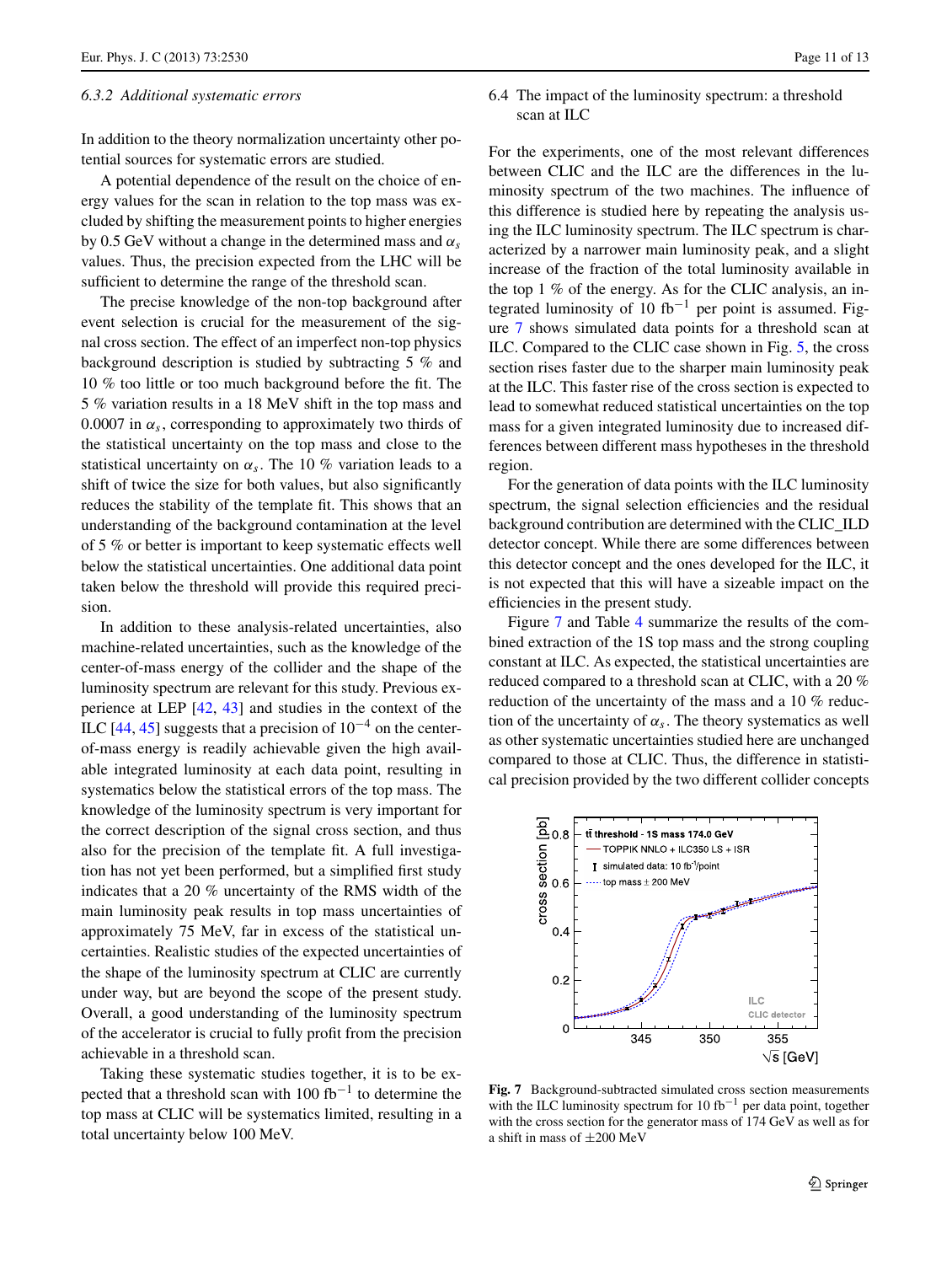<span id="page-11-2"></span>**Table 4** Summary of the 2D simultaneous top mass and  $\alpha_s$  determination with a threshold scan at ILC for 10 points with a total integrated luminosity of 100 fb<sup>-1</sup>. Event selection and background rejection from CLIC\_ILD is used

| 1S top mass and $\alpha_s$ combined 2D fit |               |  |  |  |
|--------------------------------------------|---------------|--|--|--|
| $m_t$ stat. error                          | 27 MeV        |  |  |  |
| $m_t$ theory syst. (1 %/3 %)               | 5 MeV/9 MeV   |  |  |  |
| $\alpha_{s}$ stat. error                   | 0.0008        |  |  |  |
| $\alpha_s$ theory syst. (1 %/3 %)          | 0.0007/0.0022 |  |  |  |



**Fig. 8** Expected statistical errors from a simultaneous fit of the top mass and the strong coupling constant using the ILC luminosity spectrum, showing the correlation of the two variables and the achieved precision

does not result in a significant difference of the overall precision of the top mass measurement in a threshold scan.

## **7 Conclusions**

A linear *e*+*e*<sup>−</sup> collider based on CLIC technology provides the capabilities for a precise measurement of the mass of the top quark both at and above threshold. We have studied the expected precision obtainable in top pair production events with a scan around the threshold and with the direct reconstruction of the invariant mass of the top decay products at an energy of 500 GeV, each assuming a total integrated luminosity of 100 fb<sup>-1</sup>. The studies have been performed with realistic GEANT4-based detector simulations including physics and machine-related backgrounds using full particle flow event reconstruction.

Above threshold, the mass of the top quark, here defined as the invariant mass of the decay products, can be measured with a statistical precision of 80 MeV combining fully-hadronic and semi-leptonic top pair decays. Systematic uncertainties originating from the jet energy scale can be controlled to a similar level using the direct reconstruction of the  $W$  bosons in the top pair decays and  $Z$  decays to  $bb$  from other sources. Since the measurement of the invariant mass is interpreted in the context of the top mass definition provided by the event generator PYTHIA, there are additional, potentially sizeable theoretical uncertainties when translating the result into theoretically well-defined mass schemes, which are not included in the quoted uncertainty.

In a threshold scan, the top mass can be determined in a theoretically well defined way, here using the 1S mass, with a statistical precision of 34 MeV together with the strong coupling constant, which is determined with a statistical uncertainty of 0.0009. The theory uncertainty, incorporated as an overall normalization uncertainty of the cross section, is substantially smaller than the statistical error on the mass, and comparable to or larger than the statistical error on the strong coupling. Additional systematic uncertainties from the beam energy, from the luminosity spectrum and from the background subtraction are comparable or smaller than the statistical uncertainty on the mass, resulting in a total uncertainty of the top mass below 100 MeV in a theoretically well-defined mass scheme. The differences in luminosity spectrum between CLIC and ILC only lead to small differences in the statistical precision, far below the expected systematic uncertainties, demonstrating that also a collider based on CLIC technology is well suited for precision measurements in threshold scans.

In conclusion, these studies confirm the expectation that a linear  $e^+e^-$  collider will be capable of measuring the mass of the top quark at the 100 MeV level, substantially beyond the precision expected at the LHC. However, for measurements above threshold the interpretation of the measured invariant mass currently still incurs sizeable theoretical uncertainties, requiring substantial advances in the theoretical understanding to utilize the experimental precision. The results demonstrate the benefits of the well-controlled luminosity spectra that allow the use of energy constraints and shows the possibilities provided by the high-resolution detector systems being developed for linear colliders.

**Acknowledgements** We would like to thank Thomas Teubner and Andre Hoang for providing the TOPPIK code and for help with its use. The work presented in this paper has been carried out in the framework of the CLIC detector and physics study. It was supported in part by the DFG cluster of excellence "Origin and Structure of the Universe" of Germany.

<span id="page-11-1"></span><span id="page-11-0"></span>**Open Access** This article is distributed under the terms of the Creative Commons Attribution License which permits any use, distribution, and reproduction in any medium, provided the original author(s) and the source are credited.

#### **References**

- 1. G. Isidori, G. Ridolfi, A. Strumia, Nucl. Phys. B **609**, 387 (2001)
- 2. G. Degrassi, S. Di Vita, J. Elias-Miro, J.R. Espinosa, G.F. Giudice et al., J. High Energy Phys. **1208**, 098 (2012)